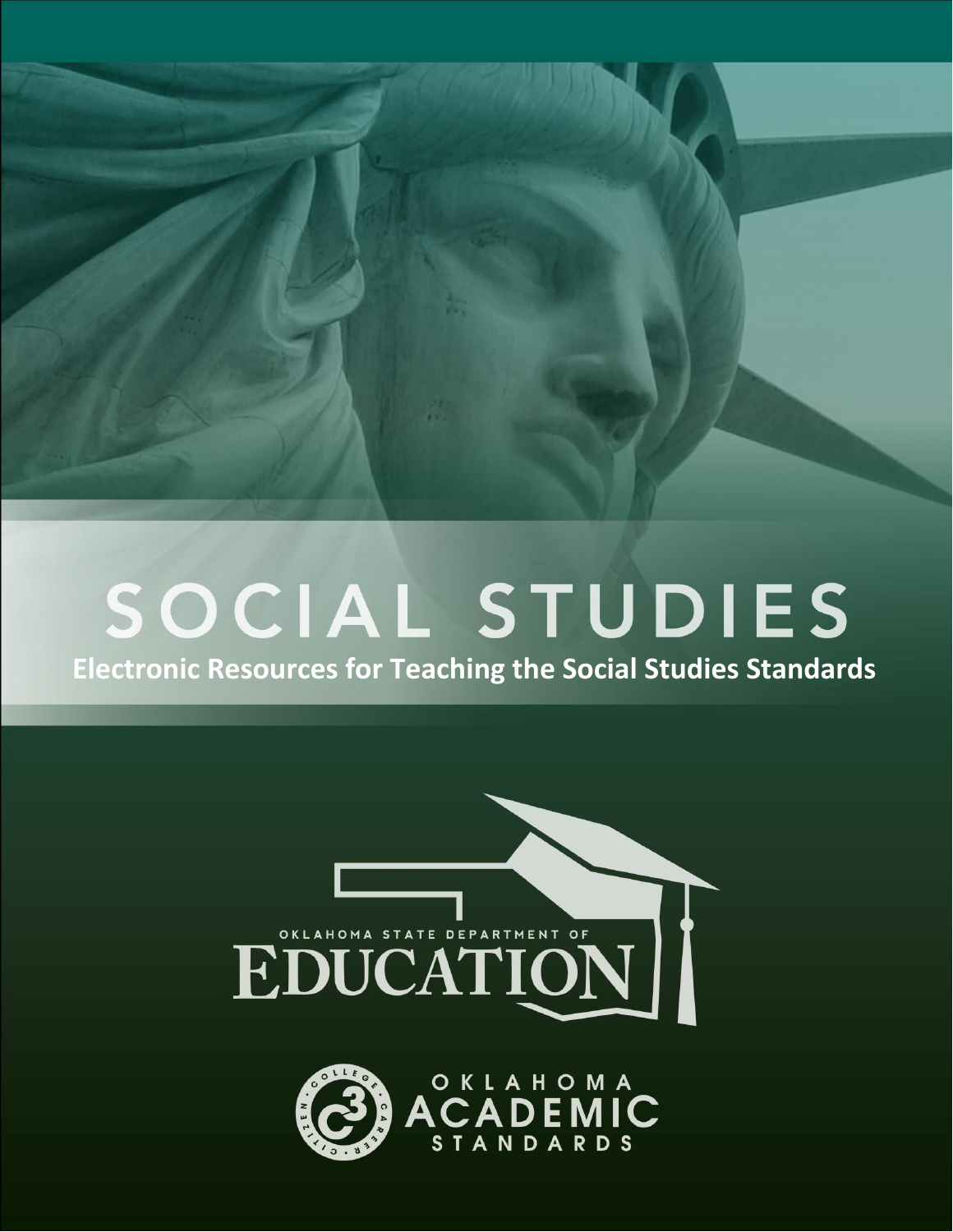| Name of Website/              | <b>Description</b>                                                       | <b>URL</b>                                            |
|-------------------------------|--------------------------------------------------------------------------|-------------------------------------------------------|
| Organization                  |                                                                          |                                                       |
| 1. Oklahoma State             | Access the new Oklahoma Academic                                         | Home Page: http://www.ok.gov/sde/social-studies       |
| Department of                 | <b>Standards for the Social Studies</b>                                  | Oklahoma Academic Standards for the Social Studies    |
| Education, Office of          | (2012) on the Social Studies                                             | http://ok.gov/sde/sites/ok.gov.sde/files/ACADEMIC-    |
| <b>Social Studies</b>         | Curriculum Office's Webpage.                                             | SocialStudies.pdf                                     |
| Curriculum                    |                                                                          |                                                       |
| 2. Edmond Public              | <b>Strategies Toward Exceptional</b>                                     | <b>STEPS Handbook:</b>                                |
| <b>Schools Social Studies</b> | <b>Performance of Students in the</b>                                    | http://www.edmondschools.net/AboutUs/Curriculu        |
| <b>STEPS Handbook</b>         | <b>Social Studies (STEPS)</b>                                            | m/CurriculumSpecialties/SocialStudies/STEPSHandbo     |
|                               | The Edmond Public Schools Social                                         | ok/tabid/1573/Default.aspx                            |
|                               | Studies Vertical Team has created the                                    |                                                       |
|                               | following collection of 200 plus                                         |                                                       |
|                               | instructional strategies, effective in                                   |                                                       |
|                               | most every classroom and every                                           |                                                       |
|                               | course of study. Many strategies                                         |                                                       |
|                               | were developed by Edmond's own                                           |                                                       |
|                               | social studies teachers, while others                                    |                                                       |
|                               | have come from national                                                  |                                                       |
|                               | organizations, such as the College                                       |                                                       |
|                               | Board, NCSS, NCEE, NCHE, and NCGE.                                       |                                                       |
| 3. Oklahoma Council           | The state's largest social studies                                       | Home page:                                            |
| for the Social Studies        | professional organization's Website has                                  | http://www.okcss.org/                                 |
|                               | many resources for teaching both social                                  | <b>Resources for Classroom Use:</b>                   |
|                               | studies process and literacy and specific                                | http://okcss.org/resources.html                       |
|                               | content. One of the primary goals of the                                 | Standards resources including by grade/course:        |
|                               | Oklahoma Council for Social Studies is to                                | http://okcss.org/standards.html                       |
|                               | serve the needs of Oklahoma's classroom                                  | Professional Develop Opportunities and Resources:     |
|                               | teachers through the collection and                                      | http://okcss.org/professional-development.html        |
|                               | offering of instructional resources and                                  |                                                       |
|                               | research-based effective strategies to<br>enhance learning. We hope this |                                                       |
|                               | repository will assist you and your                                      |                                                       |
|                               | students in their academic endeavors.                                    |                                                       |
| 4. Reading Like a             | The Reading Like a Historian                                             | Homepage: http://sheg.stanford.edu/rlh                |
| Historian/Stanford            | curriculum engages students in                                           |                                                       |
| University                    | historical inquiry. Each lesson                                          | United States History Lessons:                        |
|                               | revolves around a central historical                                     | http://sheg.stanford.edu/us                           |
|                               | question and features sets of primary                                    |                                                       |
|                               | documents designed for groups of                                         | World History Lessons:                                |
|                               | students with diverse reading skills                                     | http://sheg.stanford.edu/world                        |
|                               | and abilities. This curriculum teaches                                   |                                                       |
|                               | students how to investigate historical                                   | 15 lessons = Grade 5 USH                              |
|                               | questions by employing reading                                           | 23 lessons = Grade 8 USH                              |
|                               | strategies such as sourcing,                                             | 47 lessons = HS USH                                   |
|                               | contextualizing, corroborating, and                                      | 29 lessons = HS WH                                    |
|                               | close reading. Instead of memorizing                                     |                                                       |
|                               | historical facts, students evaluate the                                  | Also see the assessment side of this material, Beyond |
|                               | trustworthiness of multiple                                              | the Bubble, at http://sheg.stanford.edu/assessment    |
|                               | perspectives on historical issues.                                       |                                                       |
|                               | They learn to make historical claims                                     |                                                       |
|                               |                                                                          |                                                       |
|                               | backed by documentary evidence.                                          |                                                       |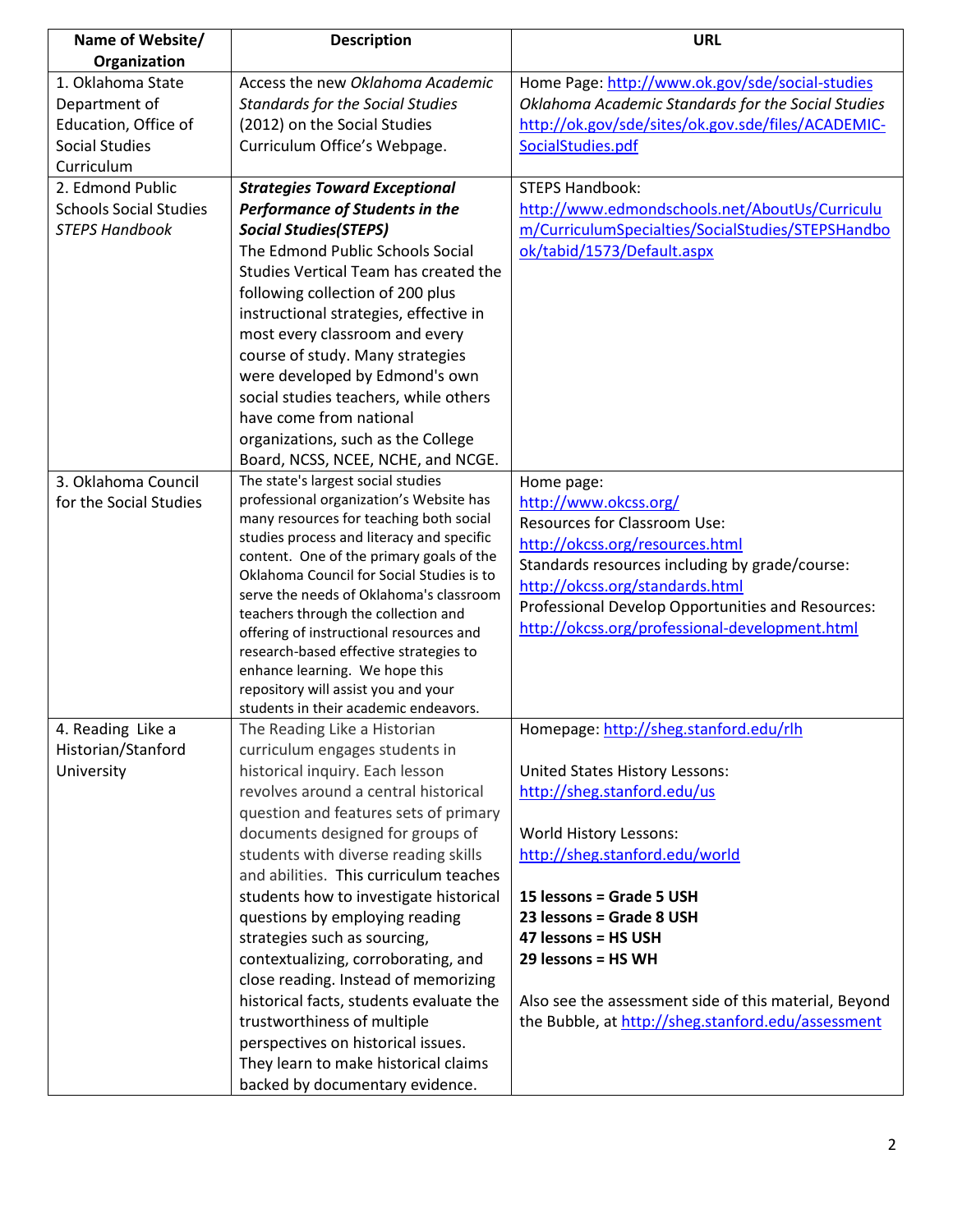|                           | The 73 lessons in the U.S. curriculum, |                                                                                                        |
|---------------------------|----------------------------------------|--------------------------------------------------------------------------------------------------------|
|                           | initial 25 lessons of the world        |                                                                                                        |
|                           | curriculum, and 5 lessons in the       |                                                                                                        |
|                           | introduction to historical thinking    |                                                                                                        |
|                           | unit can be taught in succession. But  |                                                                                                        |
|                           | these lessons are designed to stand    |                                                                                                        |
|                           | alone and supplement what teachers     |                                                                                                        |
|                           | are already doing in their classrooms. |                                                                                                        |
|                           | Most lessons take a full class period, |                                                                                                        |
|                           | though some extend over several.       |                                                                                                        |
| 5. The Colonial           | The Colonial Williamsburg Website      | Homepage: http://www.history.org/                                                                      |
| Williamsburg              | has resources for teaching about the   | Teacher Community page:                                                                                |
| Foundation                | colonial and revolutionary eras in     | http://www.history.org/history/teaching/teachercom                                                     |
|                           | American history. Click on the         | munity.cfm                                                                                             |
|                           | "Education" link for locating lessons, | Kids' page:                                                                                            |
|                           | teacher news, electronic field trips,  | http://www.history.org/kids/parentsAndTeachers/in                                                      |
|                           | professional development               | dex.cfm                                                                                                |
|                           | opportunities, and products.           |                                                                                                        |
| 6. The Library of         | The Library of Congress' Website has   | Homepage: http://www.loc.gov/index.html                                                                |
| Congress                  | many digital collections for use in    | <b>Digital Collections:</b>                                                                            |
|                           | building lessons. The Teaching With    | http://www.loc.gov/library/libarch-digital.html                                                        |
|                           | Primary Sources site is extremely      | <b>Teaching With Primary Sources:</b>                                                                  |
|                           | useful in teaching history. Other      | http://www.loc.gov/teachers/tps/                                                                       |
|                           | great resources can be found on the    | Teachers' page: http://www.loc.gov/teachers/                                                           |
|                           | Teachers' page, American Memory        | American Memory resources:                                                                             |
|                           | site and the Veterans' History         | http://memory.loc.gov/ammem/index.html                                                                 |
|                           | Project.                               | Veterans' History Project: http://www.loc.gov/vets/                                                    |
| 7. The National           | The National Archives and Records      | Homepage: http://www.archives.gov/                                                                     |
| Archives                  | Administration preserves and houses    | Teachers' Resources page:                                                                              |
|                           | the nation's official records and      | http://www.archives.gov/education/                                                                     |
|                           | documents. It has many resources       |                                                                                                        |
|                           | available for building lessons.        |                                                                                                        |
| 8. The Gilder Lehrman     | The Gilder Lehrman Institute's         |                                                                                                        |
| Institute for American    | Website contains primary source        | Homepage: http://www.gilderlehrman.org/<br>The current issue of <i>History Now</i> is accessed through |
|                           | collections, webcasts, lessons, the    |                                                                                                        |
| History                   | History Now online journal of          | the main Web page. Past issues can be accessed                                                         |
|                           | American History, webcasts,            | through this link<br>https://www.gilderlehrman.org/history-now/past-                                   |
|                           | information on teacher seminars, etc.  | <b>issues</b>                                                                                          |
| 9. American               | American Rhetoric's Website            |                                                                                                        |
| Rhetoric.Com              | contains a database of and index to    | http://www.americanrhetoric.com/                                                                       |
|                           |                                        |                                                                                                        |
|                           | 5000+ full text, audio and video       |                                                                                                        |
|                           | versions of public speeches, sermons,  |                                                                                                        |
|                           | legal proceedings, lectures, debates,  |                                                                                                        |
|                           | interviews, other recorded media       |                                                                                                        |
|                           | events, and a declaration or two. This |                                                                                                        |
|                           | includes the "Top 100 Speeches,"       |                                                                                                        |
|                           | "rhetorical Figures in Sound," and     |                                                                                                        |
|                           | "Movie Speeches."                      |                                                                                                        |
| 10. George                | Visit the Educational Resources page   | Home page:                                                                                             |
| <b>Washington's Mount</b> | to link to several resources including | http://www.mountvernon.org/                                                                            |
| Vernon Estate and         | lessons for elementary, middle, and    | Lesson plans:                                                                                          |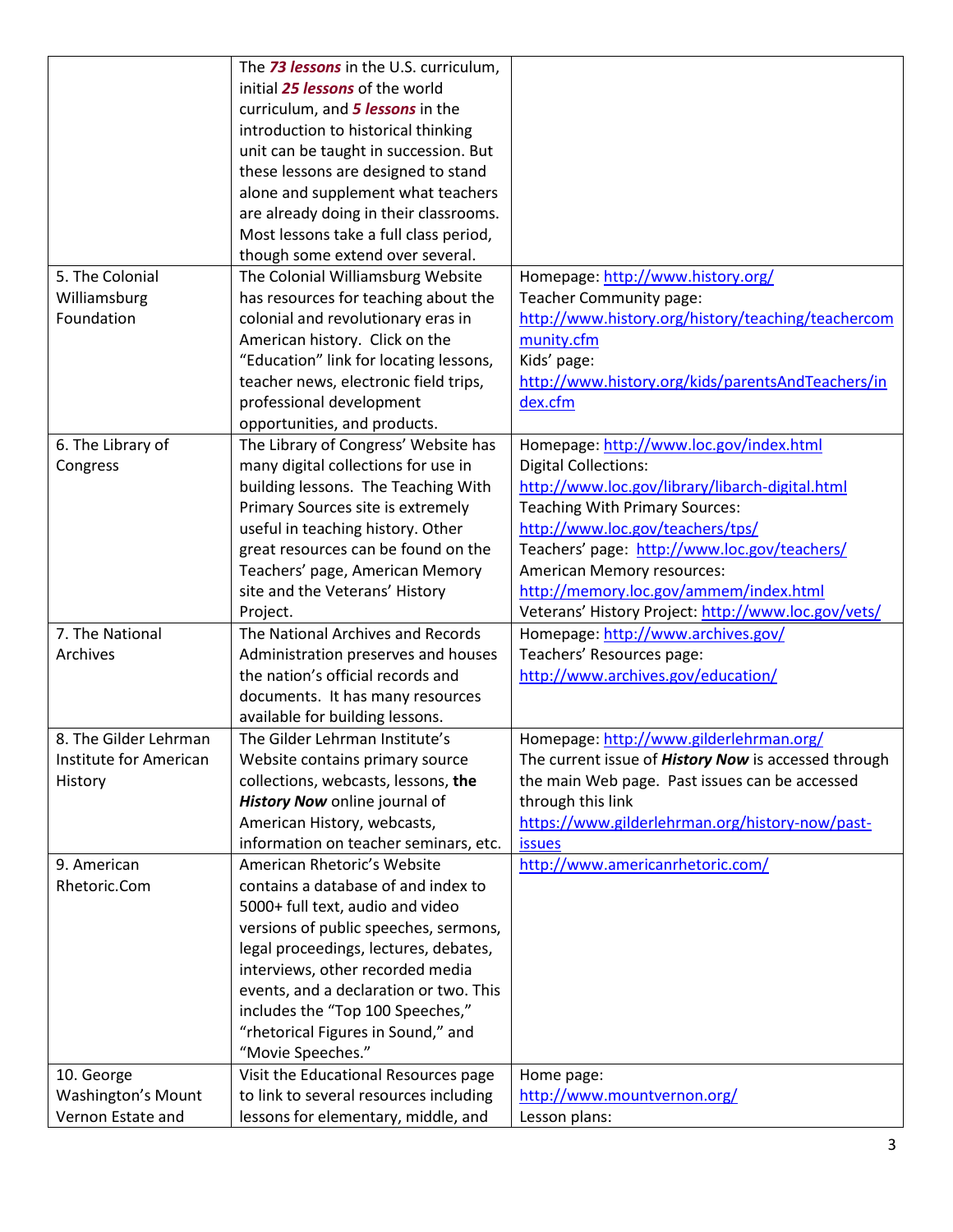| Gardens                   | high school students.                                          | http://www.mountvernon.org/educational-            |
|---------------------------|----------------------------------------------------------------|----------------------------------------------------|
|                           |                                                                | resources/teachers-students/lesson-plans           |
|                           |                                                                | Discover the Real George Washington:               |
|                           |                                                                | http://discovergeorgewashington.org/               |
|                           |                                                                | Washington's World for Kids:                       |
|                           |                                                                | http://www.washingtonsworld.org/                   |
|                           |                                                                | Meet George Washington:                            |
|                           |                                                                | http://www.mountvernon.org/meet-george-            |
|                           |                                                                | washington                                         |
| 11. The Smithsonian       | The Smithsonian Institution-the                                | Homepage:                                          |
| Museums                   | world's largest museum and research                            | http://www.si.edu/                                 |
|                           | complex-includes 19 museums and                                | Museums and Zoo:                                   |
|                           | galleries and the National Zoological                          | http://www.si.edu/Museums                          |
|                           | Park.                                                          |                                                    |
| 12. National Park         | The National Park Services Website                             | Home page: http://www.nps.gov/index.htm            |
| <b>Services</b>           | has two sections of particular interest                        | Teachers page: http://www.nps.gov/learn/           |
|                           | for social studies teachers including                          | Discover History page:                             |
|                           | the Teachers page and Discover                                 | http://www.nps.gov/history/                        |
|                           | History page.                                                  | Teaching with Historic Places:                     |
|                           |                                                                | http://www.nps.gov/history/NR/twhp/                |
| 13. National Civil Rights | Access the teachers' Curriculum                                | Homepage: http://www.civilrightsmuseum.org/        |
| Museum                    | Guide on the Educational Resources                             | <b>Teachers' Resources</b>                         |
|                           | page.                                                          | http://www.civilrightsmuseum.org/?page_id=77       |
| 14. National World War    | The Education Department at The                                | Homepage:                                          |
| Two Museum                | National WWII Museum helps you                                 | http://www.nationalww2museum.org/                  |
|                           | explore the history and lessons of                             | <b>Teacher Resources:</b>                          |
|                           | WWII with your students. Utilizing an                          | http://www.nationalww2museum.org/learn/educati     |
|                           | object-based learning experience,                              | on/for-teachers/                                   |
|                           | educational technology, and its                                | Lesson Plans:                                      |
|                           | world-class exhibits, the Museum                               | http://www.nationalww2museum.org/learn/educati     |
|                           | uses its rich collection of artifacts,                         | on/for-teachers/classroom-resources.html           |
|                           | archives, and oral histories to take                           |                                                    |
|                           |                                                                |                                                    |
|                           | history beyond the pages of<br>textbooks and into the hands of |                                                    |
|                           | curious students. The National WWII                            |                                                    |
|                           |                                                                |                                                    |
|                           | Museum is dedicated to providing                               |                                                    |
|                           | materials you can use in your                                  |                                                    |
|                           | classroom to teach about the war.                              |                                                    |
|                           | We offer free, primary-source driven                           |                                                    |
|                           | lesson plans, image galleries, and                             |                                                    |
|                           | other resources to make teaching                               |                                                    |
|                           | WWII easier for you and more                                   |                                                    |
|                           | interactive for your students.                                 |                                                    |
| 15. Oklahoma History      | <b>Education Trunks</b>                                        | Homepage:                                          |
| Center                    | Education trunks are available for use                         | http://www.okhistory.org/historycenter/index       |
|                           | in the classroom and cover a variety                           | Education page:                                    |
|                           | of topics. Each trunk contains lesson                          | http://www.okhistory.org/historycenter/education?f |
|                           | plans, activities, and three                                   | ull                                                |
|                           | dimensional artifacts for the students                         |                                                    |
|                           | to handle. Our educational trunks are                          |                                                    |
|                           | designed to bring the artifacts to the                         |                                                    |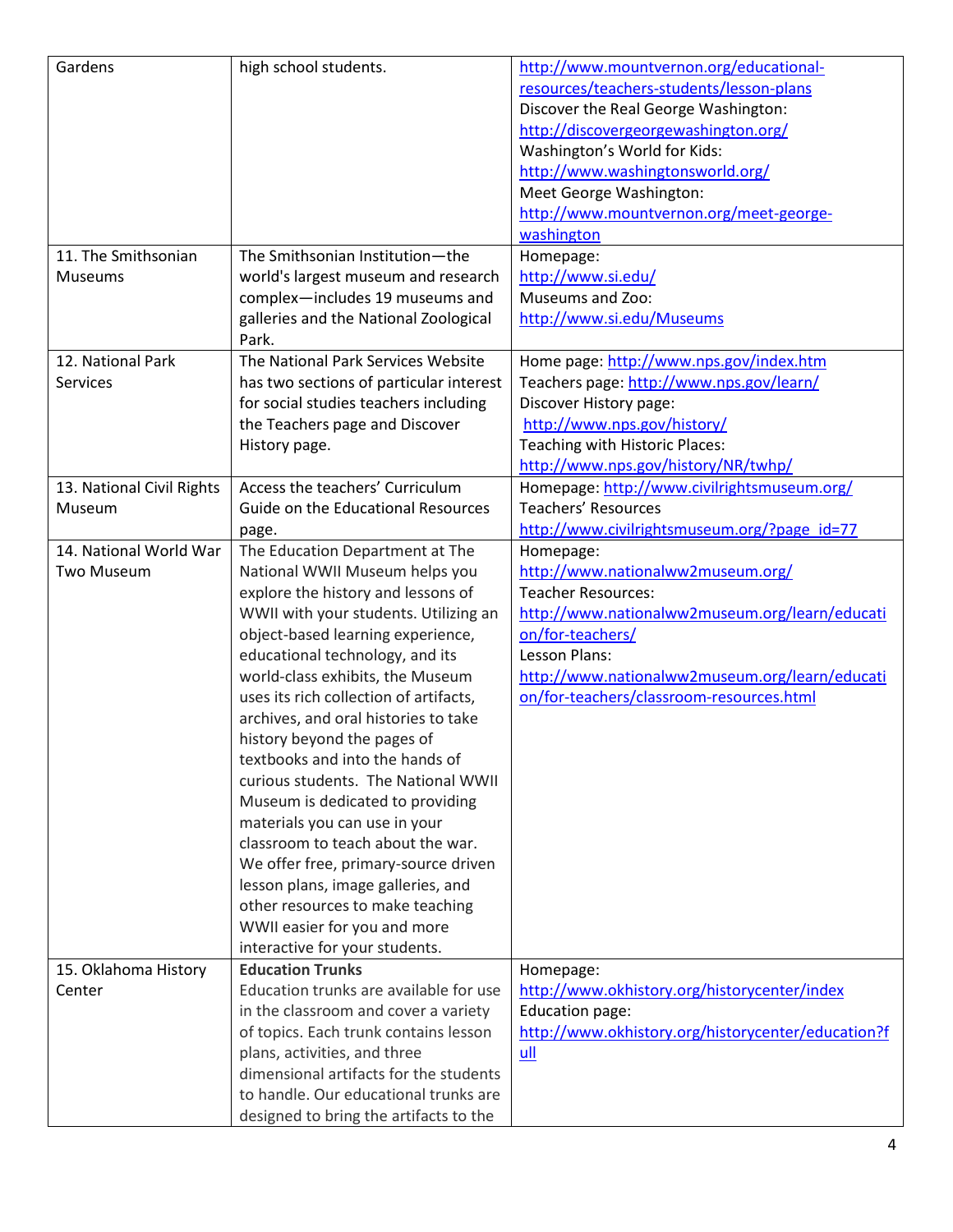|                         | student.                                                    |                                                       |
|-------------------------|-------------------------------------------------------------|-------------------------------------------------------|
| 16. United States       | The Museum has many resources for                           | Homepage: http://www.ushmm.org/                       |
| <b>Holocaust Museum</b> | teachers striving to help students                          | For Educators:                                        |
|                         | learn the history of the Holocaust                          | http://www.ushmm.org/education/foreducators/          |
|                         | and reflect upon the moral and                              | Lessons, Activities, and Teacher Guides:              |
|                         | ethical questions raised by that                            | http://www.ushmm.org/education/foreducators/less      |
|                         | history.                                                    | on/                                                   |
|                         |                                                             | <b>Resources and Materials:</b>                       |
|                         |                                                             | http://www.ushmm.org/education/foreducators/res       |
|                         |                                                             | ource/                                                |
|                         |                                                             | <b>Holocaust History:</b>                             |
|                         |                                                             | http://www.ushmm.org/holocaust/                       |
| 17. The National        | Teaching the Art of the American                            | Homepage:                                             |
| Western Heritage and    | West.                                                       | http://www.nationalcowboymuseum.org/                  |
| Cowboy Hall of Fame     | These educational on line study units                       | <b>Online Lessons:</b>                                |
|                         | are written for middle school                               | http://www.nationalcowboymuseum.org/education/l       |
|                         | students and teachers as a way for                          | esson-plans/default.aspx                              |
|                         | the National Cowboy & Western                               | Children's Website:                                   |
|                         | Heritage Museum to deliver                                  | http://cowboykids.nationalcowboymuseum.org/           |
|                         | curricular materials to classrooms for                      |                                                       |
|                         | those schools unable to complete a                          |                                                       |
|                         | field trip to the Museum.                                   |                                                       |
|                         |                                                             |                                                       |
| 18. Plimoth Plantation  | Contains resources for teaching                             | Homepage: http://www.plimoth.org/                     |
|                         | about the Plimoth Plantation.                               | Just for Teachers: http://www.plimoth.org/learn/just- |
|                         |                                                             | teachers                                              |
|                         |                                                             | Just for Kids: http://www.plimoth.org/learn/just-kids |
| 19. Gunston Hall        | Gunston Hall was once the center of                         | Home: http://www.gunstonhall.org/                     |
|                         | a 5,500-acre tobacco and corn                               |                                                       |
|                         | plantation. Its owner, George Mason                         | <b>Teacher Resources:</b>                             |
|                         | IV (1725-1792), was a fourth                                | http://www.gunstonhall.org/index.php/education-       |
|                         | generation Virginian who became a                           | research/teachers                                     |
|                         | senior statesman and author of the                          |                                                       |
|                         | Virginia Declaration of Rights, which                       |                                                       |
|                         | was the basis of the U.S. Bill of Rights.                   |                                                       |
|                         | Mason was among the first to call for                       |                                                       |
|                         | such fundamental American liberties                         |                                                       |
|                         | as religious toleration and freedom of                      |                                                       |
|                         | the press.                                                  |                                                       |
|                         | <b>Supplement Your Classroom</b>                            |                                                       |
|                         | Materials - Reasonably                                      |                                                       |
|                         | Education was important to George                           |                                                       |
|                         | Mason, as it is to us today at Gunston                      |                                                       |
|                         | Hall. Enrich your classroom with                            |                                                       |
|                         | materials devoted to George Mason                           |                                                       |
|                         |                                                             |                                                       |
|                         | and 18th-century life. Resources                            |                                                       |
|                         | include teacher guides with lessons,                        |                                                       |
|                         | posters, films, and Web-based<br>materials on George Mason. |                                                       |
| 20. Thomas Jefferson's  | Monticello was the home of Thomas                           | Home: http://www.monticello.org/                      |
| Monticello              | Jefferson. Resources include                                | Resources for teaching Thomas Jefferson:              |
|                         |                                                             |                                                       |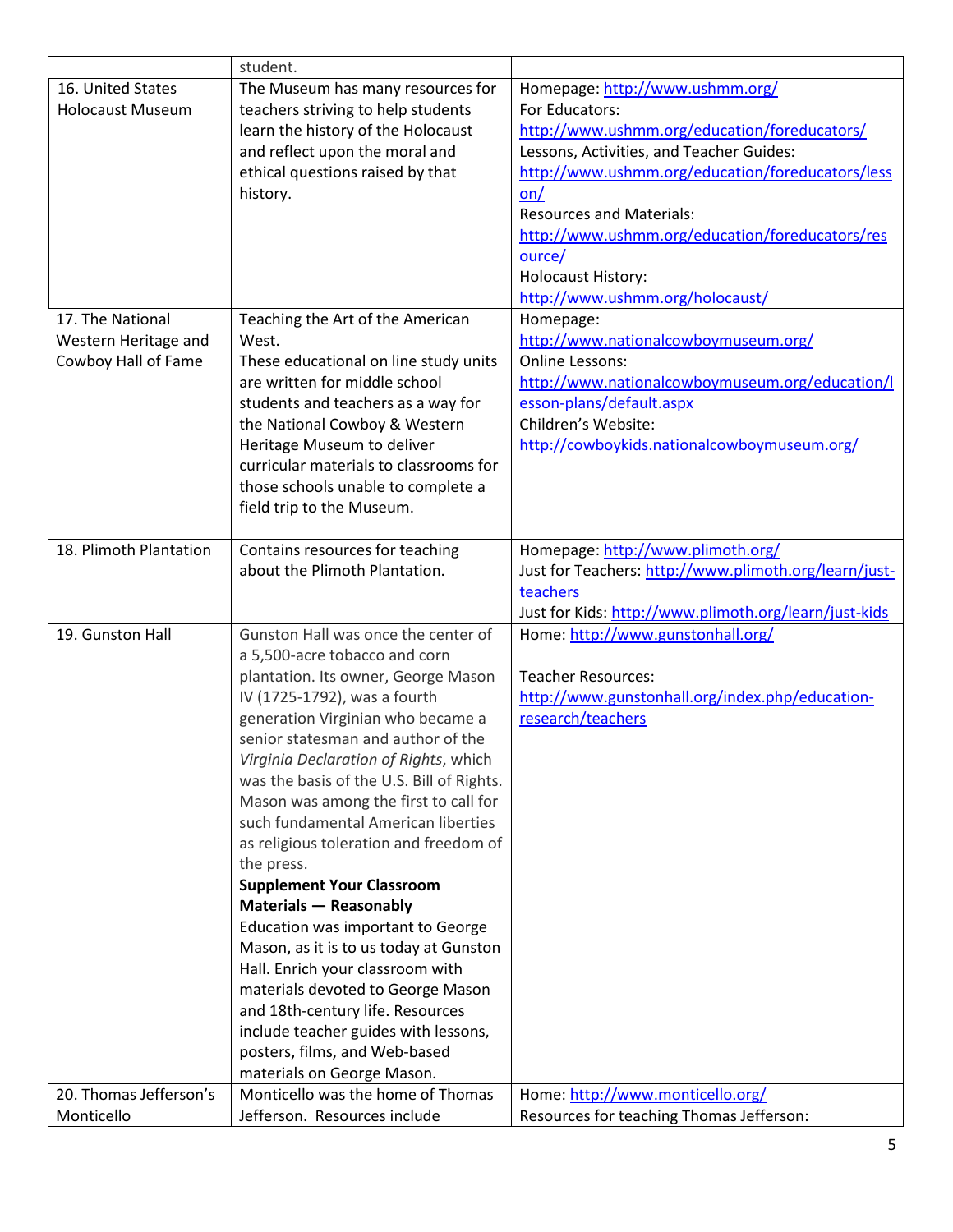|                         | information for teaching about                                           | http://www.monticello.org/site/jefferson           |
|-------------------------|--------------------------------------------------------------------------|----------------------------------------------------|
|                         | Jefferson and his many contributions.                                    | For Teachers:                                      |
|                         | There are some general resources for                                     | http://www.monticello.org/site/families-and-       |
|                         | teachers. You can create                                                 | teachers                                           |
|                         | assignments for your classes, review                                     | Monticello Classroom webpage:                      |
|                         | our lesson plans or build your own,                                      | http://classroom.monticello.org/teachers/home/     |
|                         | and save your favorites on your                                          |                                                    |
|                         | personal Monticello Classroom                                            |                                                    |
|                         | webpage.                                                                 |                                                    |
| 21. Historical Thinking | <b>Welcome to Historical Thinking</b>                                    | Homepage:                                          |
| <b>Matters</b>          | Matters, a website focused on key                                        | http://historicalthinkingmatters.org/              |
|                         | topics in U.S. history that is designed                                  |                                                    |
|                         | to teach students how to critically                                      |                                                    |
|                         | read primary sources and how to                                          |                                                    |
|                         | critique and construct historical                                        |                                                    |
|                         | narratives. Read how to use this site.                                   |                                                    |
| 22. The CHOICES         | The Choices Program helps students                                       | Homepage: http://www.choices.edu/                  |
| Program: History and    | develop the competencies now                                             | Teacher's Corner: http://www.choices.edu/teachers- |
| Current Issues for the  | required in the Common Core. Our                                         | corner/                                            |
| Classroom               | materials stress critical thinking,                                      |                                                    |
|                         | multiple perspectives and textual                                        |                                                    |
|                         | analysis.                                                                |                                                    |
| 23. The DBQ Project:    | The DBQ Project is committed to                                          | Homepage: http://www.dbqproject.com/               |
| Helping ALL students to | helping teachers implement rigorous                                      | The DBQ Project and Common Core State Standards    |
| read smart, think       | writing and thinking activities with                                     | (CCSS): http://www.dbqproject.com/dbq-and-         |
| straight and write      | students of all skill levels. The DBQ                                    | common-core2.php                                   |
| clearly                 | Project was started in 2000 to help                                      |                                                    |
|                         | teachers help students read with                                         |                                                    |
|                         | understanding, think straight, and                                       |                                                    |
|                         | write clearly. The Project's roots                                       |                                                    |
|                         | originate in our positive experience                                     |                                                    |
|                         | with the Document-Based Question                                         |                                                    |
|                         |                                                                          |                                                    |
|                         | exercise on the History AP exams.                                        |                                                    |
|                         | Through scaffolded materials and                                         |                                                    |
|                         | intensive professional development,                                      |                                                    |
|                         | The DBQ Project has helped                                               |                                                    |
|                         | democratize the DBQ experience for                                       |                                                    |
|                         | a wide range of students, elementary                                     |                                                    |
|                         | through high school.                                                     |                                                    |
|                         |                                                                          |                                                    |
|                         | As teachers, we believe that all                                         |                                                    |
|                         | students can develop high-level<br>critical thinking skills if they have |                                                    |
|                         |                                                                          |                                                    |
|                         | consistent instruction and a chance                                      |                                                    |
|                         | to practice. Our engaging questions                                      |                                                    |
|                         | and use of primary and secondary                                         |                                                    |
|                         | sources give students the                                                |                                                    |
|                         | opportunity to investigate history                                       |                                                    |
|                         | from a variety of perspectives. Our                                      |                                                    |
|                         | flexible pedagogy supports discussion                                    |                                                    |
|                         | and debate as students clarify their                                     |                                                    |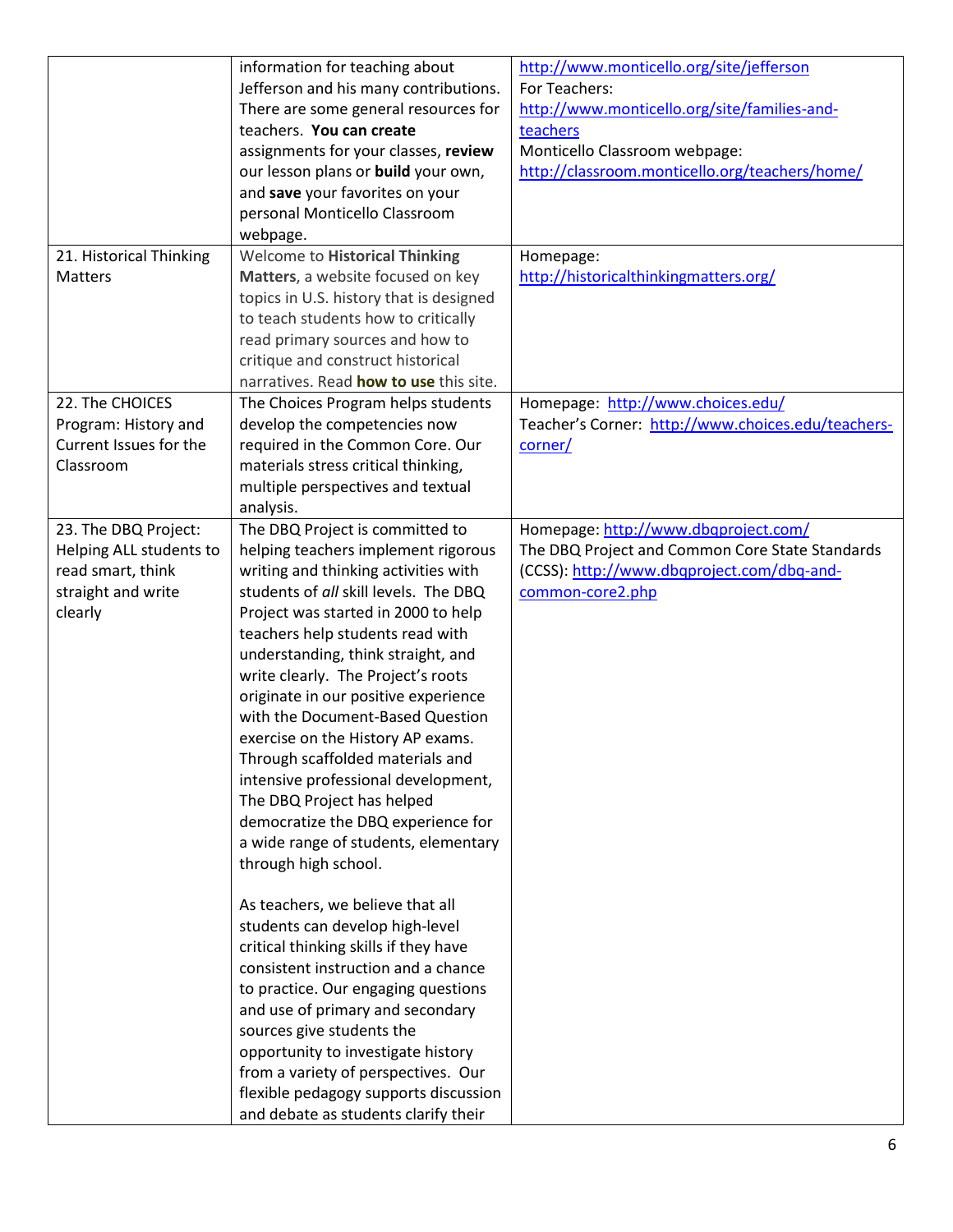|                                         | own ideas and write evidence-based                                      |                                                  |
|-----------------------------------------|-------------------------------------------------------------------------|--------------------------------------------------|
|                                         | arguments. Learning this way not                                        |                                                  |
|                                         | only deepens student understanding                                      |                                                  |
|                                         | of history, it also builds reading,                                     |                                                  |
|                                         | thinking, and writing skills                                            |                                                  |
| 24. Beyond the Bubble:                  | In an era defined by endless calls for                                  | Homepage: http://beyondthebubble.stanford.edu/   |
| A New Generation of                     | accountability, history teachers have                                   | Assessments:                                     |
| <b>History Assessments</b>              | few assessment options. Drawing on                                      | https://beyondthebubble.stanford.edu/assessments |
|                                         | digital sources from the largest                                        | <b>Interactive Rubrics:</b>                      |
| <b>Assessing 21st Century</b>           | library in the world, Beyond the                                        |                                                  |
| Skills with Library of                  | Bubble expands these options.                                           |                                                  |
| <b>Congress Documents</b>               | Our digital assessments:                                                |                                                  |
|                                         | Take only a few minutes and                                             |                                                  |
|                                         | are easy to score                                                       |                                                  |
|                                         | Come with rubrics and samples                                           |                                                  |
|                                         | of student work                                                         |                                                  |
|                                         | Promote academic literacy                                               |                                                  |
|                                         | Provide windows into students'                                          |                                                  |
|                                         | thinking                                                                |                                                  |
|                                         |                                                                         |                                                  |
|                                         | The Website provides 10                                                 |                                                  |
|                                         | assessments with interactive rubrics,                                   |                                                  |
|                                         | as well as samples of student                                           |                                                  |
|                                         | responses.                                                              |                                                  |
| 25. Daryl Cagle's The                   | The Website is a good resource of                                       | Homepage: http://www.cagle.com/                  |
| Cagel Post: Cartoons                    | political cartoons on current events                                    |                                                  |
| and Commentary                          | from many United States                                                 |                                                  |
|                                         | newspapers, as well as international                                    |                                                  |
|                                         | news sources.                                                           |                                                  |
| 26. Dr. Seuss Went to                   | Dr. Seuss (Theodor Seuss Geisel,                                        | http://libraries.ucsd.edu/speccoll/dswenttowar/  |
| War                                     | 1904-1991) was a life-long cartoonist.                                  |                                                  |
|                                         | For two years, 1941-1943, he was the                                    |                                                  |
|                                         | chief editorial cartoonist for the New                                  |                                                  |
|                                         | York newspaper PM (1940-1948), and                                      |                                                  |
|                                         | for that journal he drew over 400                                       |                                                  |
|                                         | editorial cartoons. The Dr. Seuss                                       |                                                  |
|                                         | Collection in the Mandeville Special                                    |                                                  |
|                                         | Collections Library at the University                                   |                                                  |
|                                         | of California, San Diego, contains the                                  |                                                  |
|                                         | original drawings and/or newspaper                                      |                                                  |
|                                         | clippings of all of these cartoons. This                                |                                                  |
|                                         | website makes these cartoons                                            |                                                  |
|                                         |                                                                         |                                                  |
|                                         | available to all internet users. The<br>cartoons have been scanned from |                                                  |
|                                         |                                                                         |                                                  |
|                                         | the original newspaper clippings in<br>the UCSD collection.             |                                                  |
| 27. Herb Block's                        |                                                                         |                                                  |
|                                         | rom the stock market crash in                                           | Homepage:                                        |
| History: Political<br>Cartoons from the | 1929 through the new millennium                                         | http://www.loc.gov/rr/print/swann/herblock/      |
| Crash to the                            | beginning in the year 2000, editorial                                   |                                                  |
| Millennium                              | cartoonist Herb Block has chronicled                                    |                                                  |
|                                         |                                                                         |                                                  |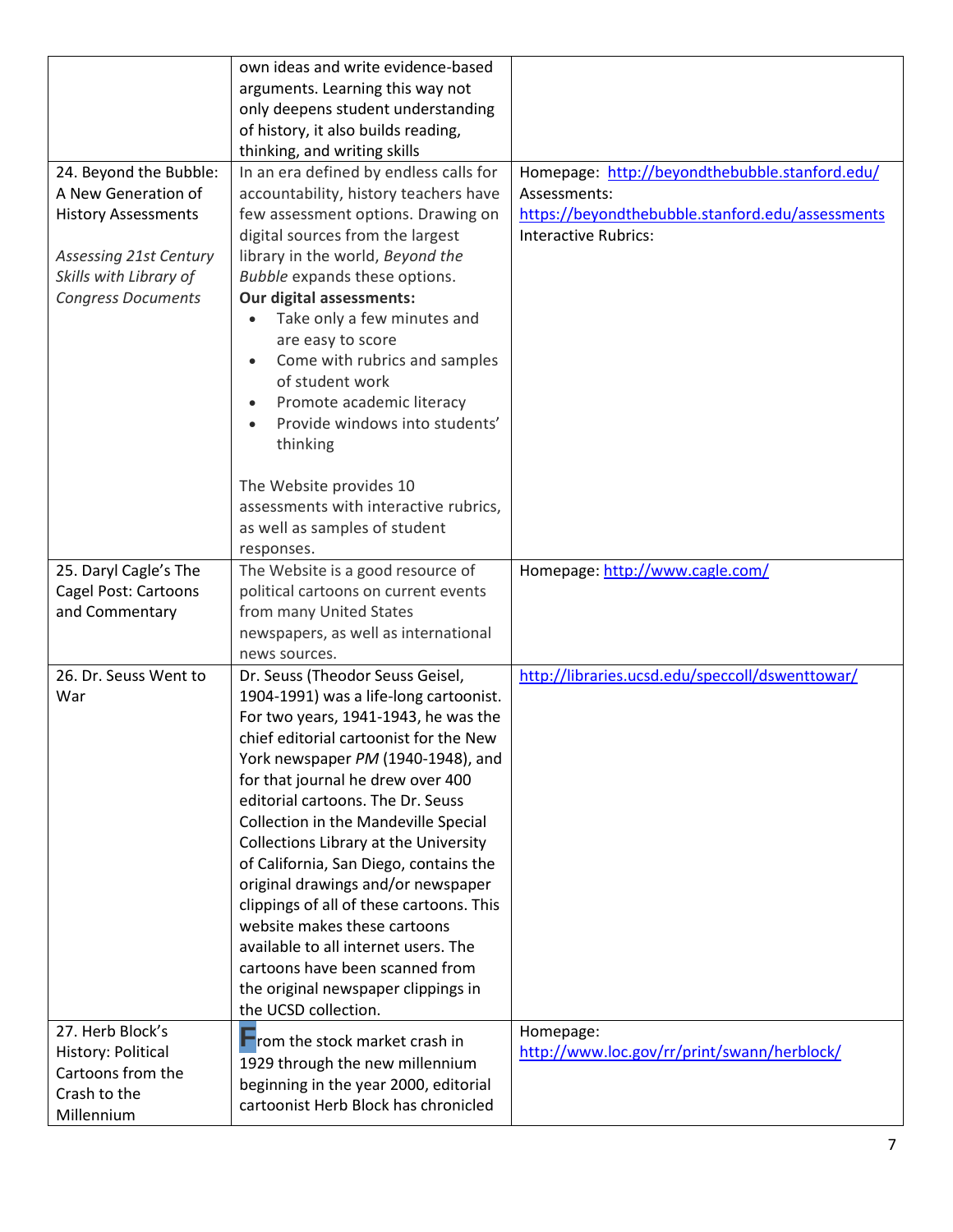| 28. Bill Mauldin: Two-<br><b>Time Pulitzer Prize</b><br><b>Winning Editorial</b><br>Cartoonist | the nation's political history,<br>caricaturing twelve American<br>presidents from Herbert Hoover to<br>Bill Clinton. He has received three<br>Pulitzer Prizes for editorial cartooning<br>(1942, 1954, and 1979) and a fourth<br>with Washington Post colleagues for<br>public service during the Watergate<br>investigation (1973).<br>This Web site contains many of Bill<br>Mauldin's political cartoons,<br>including his famous "Willie and Joe"<br>World War II cartoons (1940s<br>Gallery), as well as his editorial<br>cartoons from the 1950s, 1960s,<br>1970s, 1980s, and the 1990s<br>(currently under development).                                                                                                                                                                                                   | 40s Gallery: http://billmauldin.com/cartoons/40s-<br>gallery<br>50s Gallery: http://billmauldin.com/cartoons/50s-<br>gallery<br>60s Gallery: http://billmauldin.com/cartoons/60s-<br>gallery<br>70s Gallery: http://billmauldin.com/cartoons/70s-<br>gallery<br>80s Gallery: http://billmauldin.com/cartoons/80s-<br>gallery<br>90s Gallery: The 90's gallery is currently under |
|------------------------------------------------------------------------------------------------|------------------------------------------------------------------------------------------------------------------------------------------------------------------------------------------------------------------------------------------------------------------------------------------------------------------------------------------------------------------------------------------------------------------------------------------------------------------------------------------------------------------------------------------------------------------------------------------------------------------------------------------------------------------------------------------------------------------------------------------------------------------------------------------------------------------------------------|----------------------------------------------------------------------------------------------------------------------------------------------------------------------------------------------------------------------------------------------------------------------------------------------------------------------------------------------------------------------------------|
|                                                                                                |                                                                                                                                                                                                                                                                                                                                                                                                                                                                                                                                                                                                                                                                                                                                                                                                                                    | development. Please check back later.                                                                                                                                                                                                                                                                                                                                            |
| 29. Fordham<br>University:<br><b>Internet History</b><br>Sourcebooks Project                   | The Internet History Sourcebooks<br>Project is a collection of public<br>domain and copy-permitted historical<br>texts presented cleanly (without<br>advertising or excessive layout) for<br>educational use.                                                                                                                                                                                                                                                                                                                                                                                                                                                                                                                                                                                                                      | Homepage:<br>http://www.fordham.edu/Halsall/index.asp                                                                                                                                                                                                                                                                                                                            |
| 30. Facing History and<br>Ourselves                                                            | For more than 30 years, Facing<br>History has believed that education is<br>the key to combating bigotry and<br>nurturing democracy. Through a<br>rigorous investigation of the events<br>that led to the Holocaust, as well as<br>other recent examples of genocide<br>and mass violence, students in a<br>Facing History class learn to combat<br>prejudice with compassion,<br>indifference with participation, and<br>myth and misinformation with<br>knowledge.<br>Facing History encourage teachers to<br>use student-centered teaching<br>strategies that nurture students'<br>literacy and critical thinking skills<br>within a respectful classroom climate.<br>The strategies suggested here can be<br>used with students of all ages with<br>any academic content. This part of<br>the Website has 63 specific teaching | Homepage: http://www.facinghistory.org/<br><b>Teaching Strategies:</b><br>http://www.facinghistory.org/teachingstrategies<br>Common Core Writing Prompts and Strategies: A<br>Supplement to Choices in Little Rock:<br>http://www.facinghistory.org/resources/publications<br>/common-core-writing-prompts?sid=42834                                                             |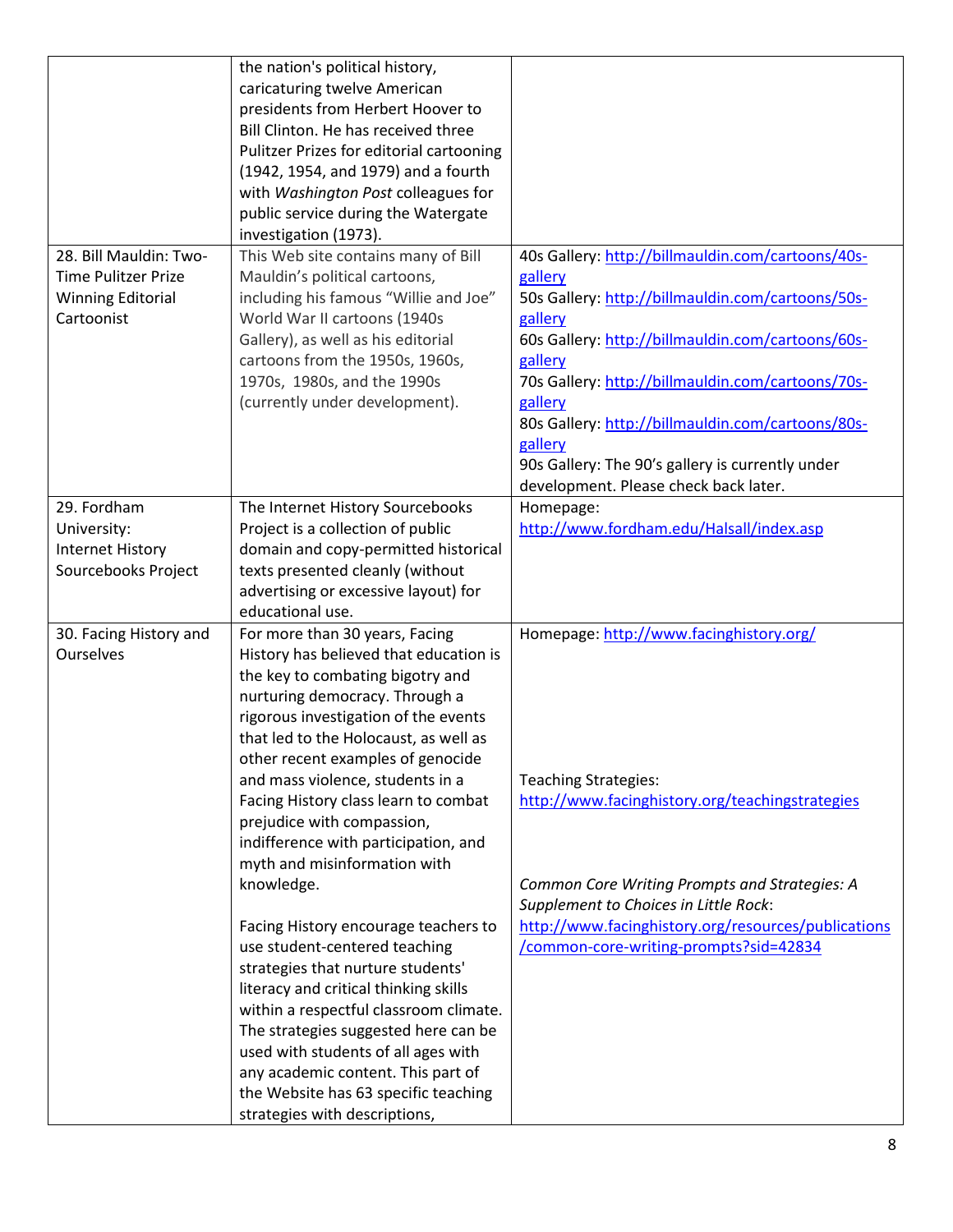|                       | procedures, and templates.                                              |                                                    |
|-----------------------|-------------------------------------------------------------------------|----------------------------------------------------|
|                       |                                                                         |                                                    |
|                       | The Common Core Writing Prompts                                         |                                                    |
|                       | and Strategies: A Supplement to                                         |                                                    |
|                       | Choices in Little Rock resource aligns                                  |                                                    |
|                       | the Choices in Little Rock unit with                                    |                                                    |
|                       | the Common Core State Standards                                         |                                                    |
|                       | through an argumentative writing                                        |                                                    |
|                       | assessment. Choices in Little Rock is                                   |                                                    |
|                       | a teaching unit that focuses on                                         |                                                    |
|                       | efforts to desegregate Central High                                     |                                                    |
|                       | School in Little Rock, Arkansas, in                                     |                                                    |
|                       | 1957, and explores civic choices-the                                    |                                                    |
|                       | decisions people make as citizens in a                                  |                                                    |
|                       | democracy. This supplement                                              |                                                    |
|                       | includes specific writing prompts and                                   |                                                    |
|                       | teaching strategies that ask students                                   |                                                    |
|                       | to use evidence as they craft a formal                                  |                                                    |
|                       | argumentative essay. In addition, the                                   |                                                    |
|                       | resource features effective writing                                     |                                                    |
|                       | strategies for the social studies                                       |                                                    |
|                       | classroom.                                                              |                                                    |
| 31. Oklahoma Council  | The Oklahoma Council on Economic                                        | Homepage: http://econisok.org/                     |
| on Economic Education | Education (OCEE) is a 501(c)3, not-                                     | For Teachers: http://econisok.org/for-teachers/    |
| (OCEE)                | for-profit, educational organization                                    |                                                    |
|                       | whose mission is                                                        | Workshops: http://econisok.org/workshops/          |
|                       | promoting economic and financial                                        |                                                    |
|                       | literacy for all Oklahomans.                                            | Passport to Personal Financial Literacy resources: |
|                       |                                                                         | http://moneyisok.com/                              |
|                       | Established in 1954, OCEE is affiliated                                 |                                                    |
|                       | with the Council on Economic                                            |                                                    |
|                       | Education - a national network of                                       |                                                    |
|                       | state councils and university-based                                     |                                                    |
|                       | centers.                                                                |                                                    |
|                       |                                                                         |                                                    |
|                       | We train teachers to teach economic                                     |                                                    |
|                       | concepts, free enterprise education                                     |                                                    |
|                       | and basic financial management                                          |                                                    |
|                       | skills in grades K-12. Investing in                                     |                                                    |
|                       | teachers has proven to be the most                                      |                                                    |
|                       | effective and efficient way to reach                                    |                                                    |
|                       | our state's young people.                                               |                                                    |
|                       | Our goal is reaching all children in                                    |                                                    |
|                       | Oklahoma, giving them the skills they                                   |                                                    |
|                       | need to be productive citizens,                                         |                                                    |
|                       | informed consumers                                                      |                                                    |
|                       |                                                                         |                                                    |
|                       | and knowledgeable voters. Ensuring<br>our students understand economics |                                                    |
|                       |                                                                         |                                                    |
|                       | and know how to manage their                                            |                                                    |
|                       | financial resources are the keys                                        |                                                    |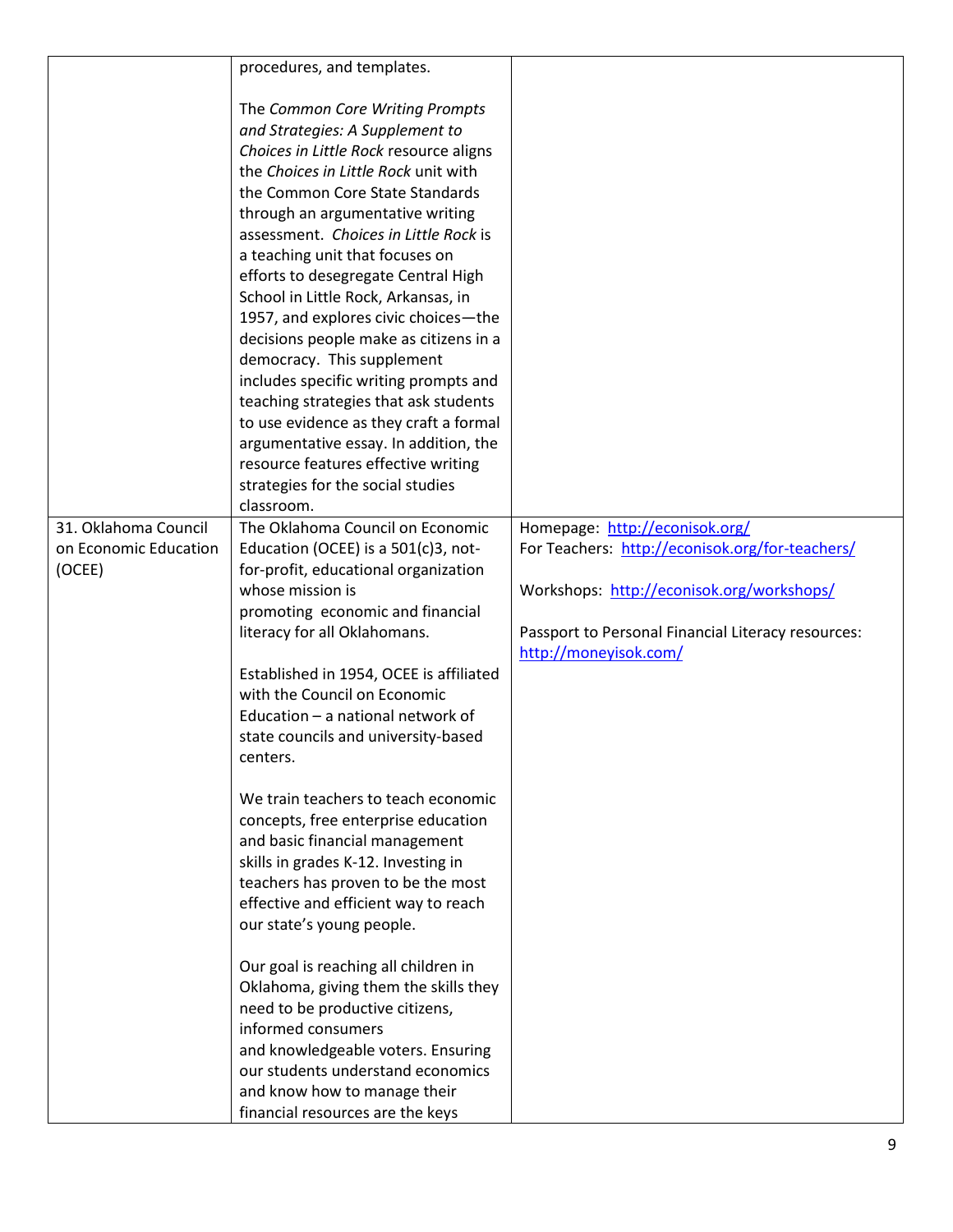|                                                                 | to growth and development in our<br>state.                                                                                                                                                                                                                                                                                                                                                                                             |                                                                                                                                                                                                                                                                                                                                                                                                        |
|-----------------------------------------------------------------|----------------------------------------------------------------------------------------------------------------------------------------------------------------------------------------------------------------------------------------------------------------------------------------------------------------------------------------------------------------------------------------------------------------------------------------|--------------------------------------------------------------------------------------------------------------------------------------------------------------------------------------------------------------------------------------------------------------------------------------------------------------------------------------------------------------------------------------------------------|
| 32. Oklahoma Alliance<br>for Geographic<br>Education (OKAGE)    | Established in 1988, the Oklahoma<br>Alliance for Geographic Education<br>(OKAGE) has provided quality and<br>sustained professional development<br>in geography for in-service and pre-<br>service teachers of all grade levels<br>and subjects, including summer<br>workshops and field studies that<br>provide curriculum, materials and<br>experiential learning opportunities.                                                    | Homepage: http://www.okageweb.org/                                                                                                                                                                                                                                                                                                                                                                     |
| 33. Oklahoma Bar<br>Association/Law-<br>related Education (LRE) | The Law-related Education<br>Department of the Oklahoma Bar<br>Association was established in 1989<br>to further the goal of increasing<br>public service and enhancing public<br>understanding of the law and the<br>legal system. LRE endeavors to<br>educate citizens in a constitutional<br>democracy and to create an active<br>and responsible citizenry.<br>The Oklahoma Bar Association's Law-<br>related Education department | Homepage: http://www.okbar.org/public/LRE.aspx<br>To request Pocket Constitutions:<br>http://www.okbar.org/public/LRE/Resources<br>Young Adult Guides:<br>http://www.okbar.org/public/LRE/Resources/YAG.as<br>p x<br>Constitution Day and Celebrate Freedom Week<br>Resources:<br>http://www.okbar.org/public/LRE/LREConstitutionDa<br>y.aspx<br>iCivics: http://www.okbar.org/public/LRE/iCivics.aspx |
|                                                                 | provides a variety of free resources,<br>student programs, and teacher<br>professional development.                                                                                                                                                                                                                                                                                                                                    |                                                                                                                                                                                                                                                                                                                                                                                                        |
| 34. Oklahoma Council<br>for History Education<br>(OKCHE)        | OKCHE membership consists of<br>historians, college professors and<br>history teachers, school<br>administrators, authors, publishers,<br>historical association and historical<br>museum personnel, history buffs, in<br>short, anyone who loves history.                                                                                                                                                                             | Homepage: http://www.okche.org/<br>Curriculum links: http://www.okche.org/links-1                                                                                                                                                                                                                                                                                                                      |
|                                                                 | Fostering equal partners in building a<br>community of learners through:<br><b>Building broad-based</b><br>membership<br>Conducting professional<br>development<br>Fostering quality teacher<br>٠<br>preparation<br>Supporting meaningful state<br>curricula<br>Hosting website with teacher<br>٠<br>resources<br><b>Encouraging National History</b>                                                                                  |                                                                                                                                                                                                                                                                                                                                                                                                        |